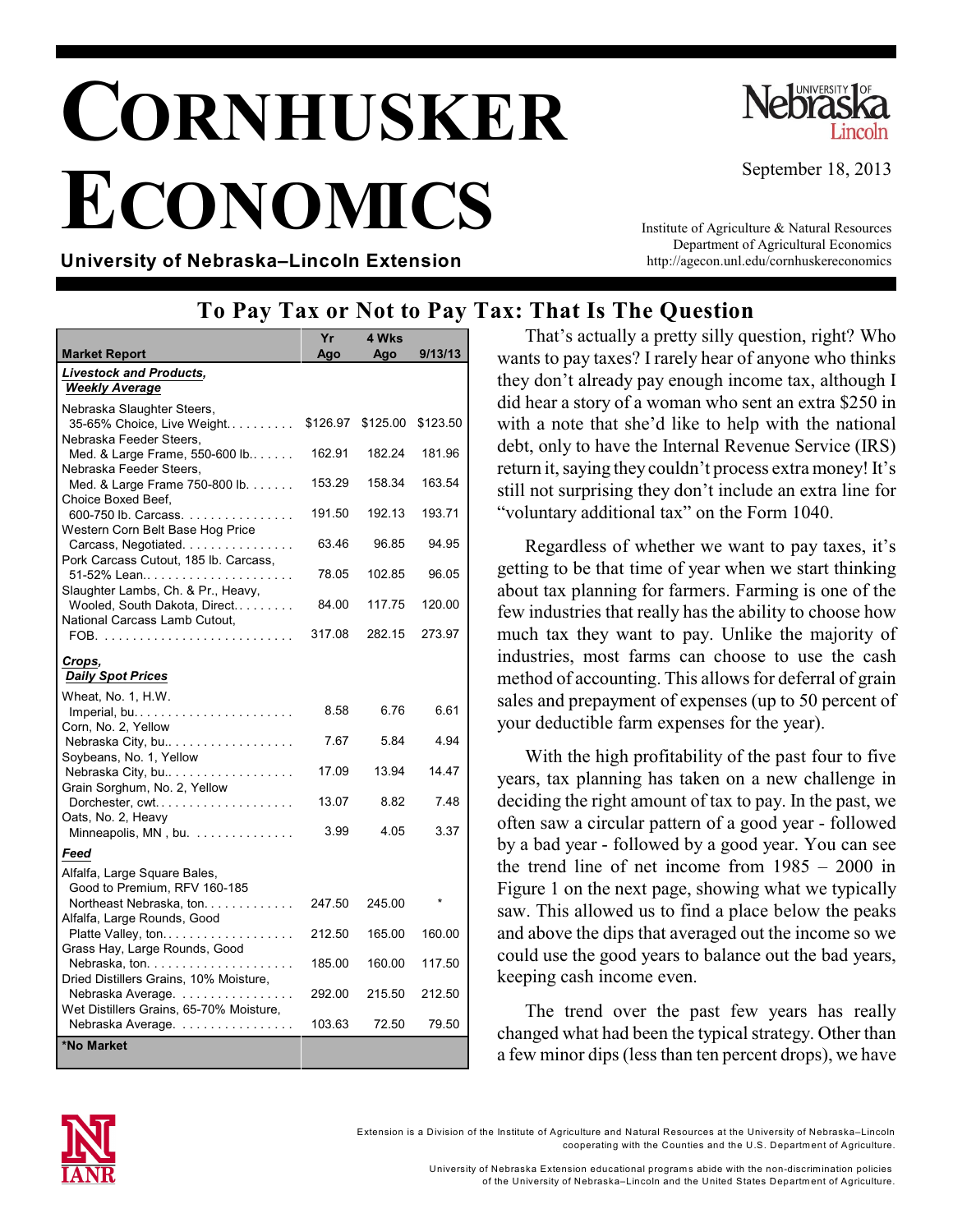seen nothing but rising incomes since 2002 (Figure 2). This means that if we are holding taxable income steady at the same point we did in the 1990's, the deferral of income has been increasing in size every year.

Let's look at some numbers to make more sense of this. Assume in the 1990's your accrual income was equal to our average farm income, but you were keeping your taxable income about \$45,000. That would have been close to the long-term average accrual income. Table 1 (at end of



article) lists the average accrual income for each year. The taxable income was the assumed amount each year. The annual deferred income is the difference between the accrual income and the taxable amount. Finally, the accumulated deferral is a running total of the annual deferred income.

So, over the course of six years you accumulated a deferral of \$40,674. It's almost a full year's income, but not a number that can't be handled. If you continued with the same strategy through 2012, the deferral would have been magnified. I carried the same table out from 1990 through 2012, but only put a few years here. The gap years actually show three years when the deferral income goes negative, and it may have been hard to generate the \$45,000 of taxable income.

You can see in Table 2 (at end of article) that with the increased accrual basis income and keeping the same tax strategy, your income deferral (through prepaids or grain deferrals) would have grown to over \$1.5 million. That would mean that if you quit farming or even continued to farm, but didn't make any money, it would take 34 additional tax years of recognizing \$45,000 to fully use up the deferred income. When put on paper to look at what would happen, it seems silly, but I think this has been the strategymany producers have continued to take. Even if you started doubling the amount of income you paid

taxes on in 2006, the deferral would still be \$1,231,573 in 2012, and it would take 14 years of no additional income to wipe that out.

## **So What Does This Mean?**

It is getting more and more obvious that the strategies of old don't make sense in today's farm economy. After you have prepaid all you can for next year's crop, deferred all of this year's income to next year, and pur-chased the annual Section 179 limit for equipment,

there's not much left that you can do to reduce income. What you're left with is paying tax on last year's crop and deducting next year's expenses, or potentially you are two year's off balance paying tax on the crop from two years ago.

So what's the right answer? How much tax should a farm be paying? Besides the deferred tax, what other problems are we creating for the operation?

One strategy for deciding how much tax to pay may be to look at your family living and other nondeductible costs. Why? If you are paying tax at a level below your non-deductible costs, you must be borrowing money to pay for them. This causes increasing debt. You can see the difference in our averages in just ten years. Debt has more than doubled and has risen consistently in every category of debt (Table 3 at end of article).

## **How Do Debt and Taxes Go Together?**

Let's look at some more average data to show how it works. In Table 4 (at end of article) I have complied an average taxable income from which I have taken non-deductible costs, including: family living, income taxes, term debt payments and cash used to replace equipment each year.

The accrual income earned has covered the costs listed, so the average farm is not in financial trouble. However, by not recognizing enough taxable income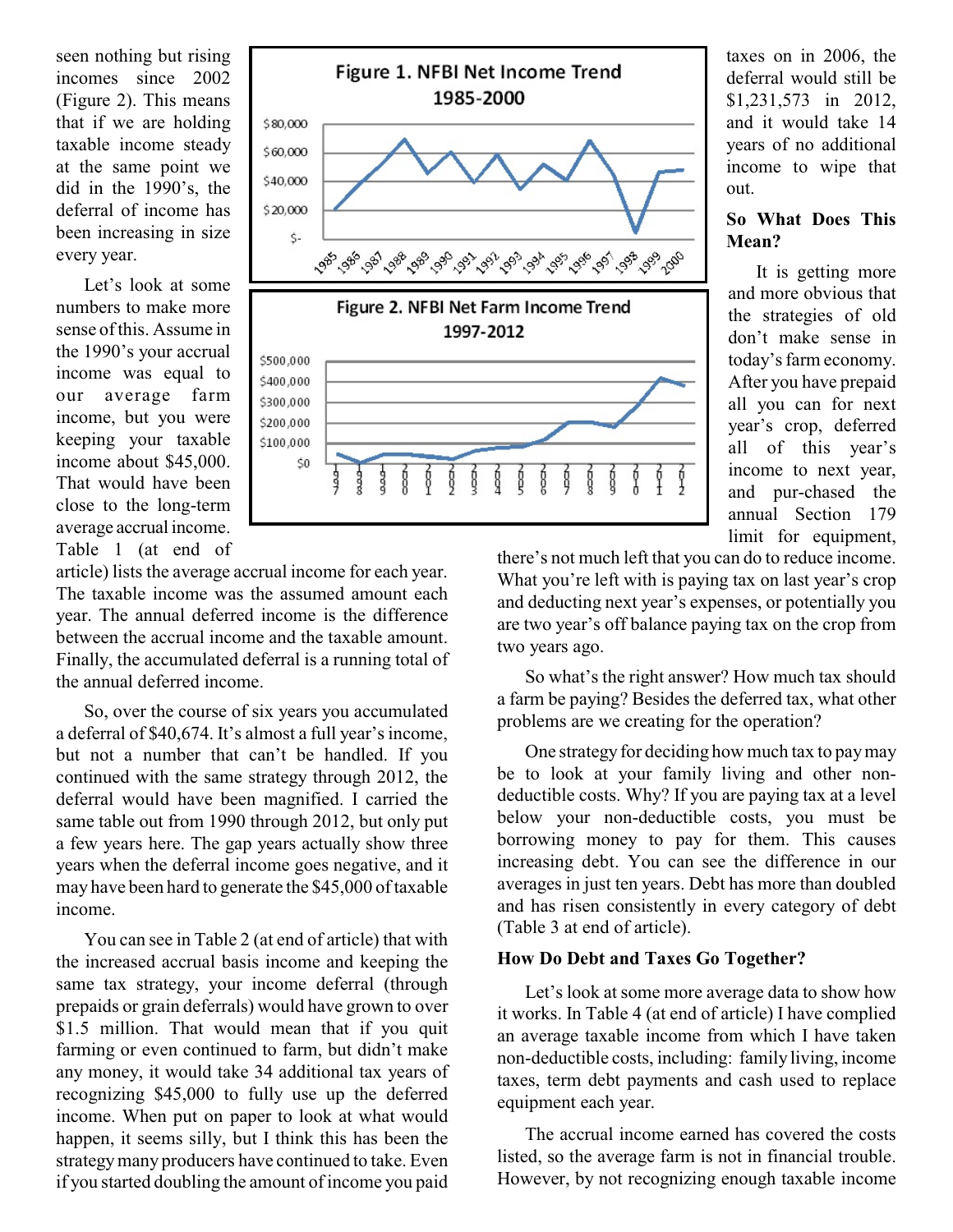each year to cover these costs, debt must increase. When this happens with grain deferrals or prepaids, the operating note is usually what increases. The only way to reduce debt (measured on 12/31 of each year) is to recognize more income than you are spending in all costs. Even if you are happy paying debt as scheduled, in 2012 the average farm was \$40,000 short of paying the debt with the income recognized on the tax return. If your goal is to get out of debt quicker, you must show a positive in the net cash available. Monitoring your non-deductible costs may be a good strategy for what your taxable income should be. It is also a good tool if your goal is to reduce debt.

## **Depreciation**

The one topic we haven't talked much about is the use of accelerated depreciation. Since 2001, we have had high limits for depreciation with either the Section 179 or Bonus Depreciation, and sometimes both. This has allowed us to significantly reduce taxable income. Only time will tell what Congress will do with further extending or permanently increasing the limits, but if and when the enhanced depreciation does expire, the challenge of keeping taxable income reasonable will become increasingly difficult.

Another place we are seeing increased debt is in the intermediate position. What I think we are seeing is a lot of capital purchases made with borrowed money, but the cost of the equipment is being written off in the year of purchase. This means that payments will need to be made in the future, and there is no remaining depreciation to offset them.

#### **What To Do**

So what do you do? Could the farm economy take a turn for the worse and you lose \$300,000 to \$400,000 a year for the next three years? Your deferred income would be gone and your problems would be worse than having a tax problem. You could continue to keep taxable income below your non-deductible costs and continue to borrow more debt at the end of each year, letting the problem deal with itself down the road. The answer may lie in how many more years you plan to be actively farming, and your comfort level with how much debt you have. The closer you are to retirement the harder it will be to undo taking the easy road, and it may end up costing you significantly more in tax than you would have had to pay.

> Tina Barrett, (402) 464-6324 Executive Director Nebraska Farm Business, Inc. [tbarrett2@unl.edu](mailto:tbarrett2@unl.edu)